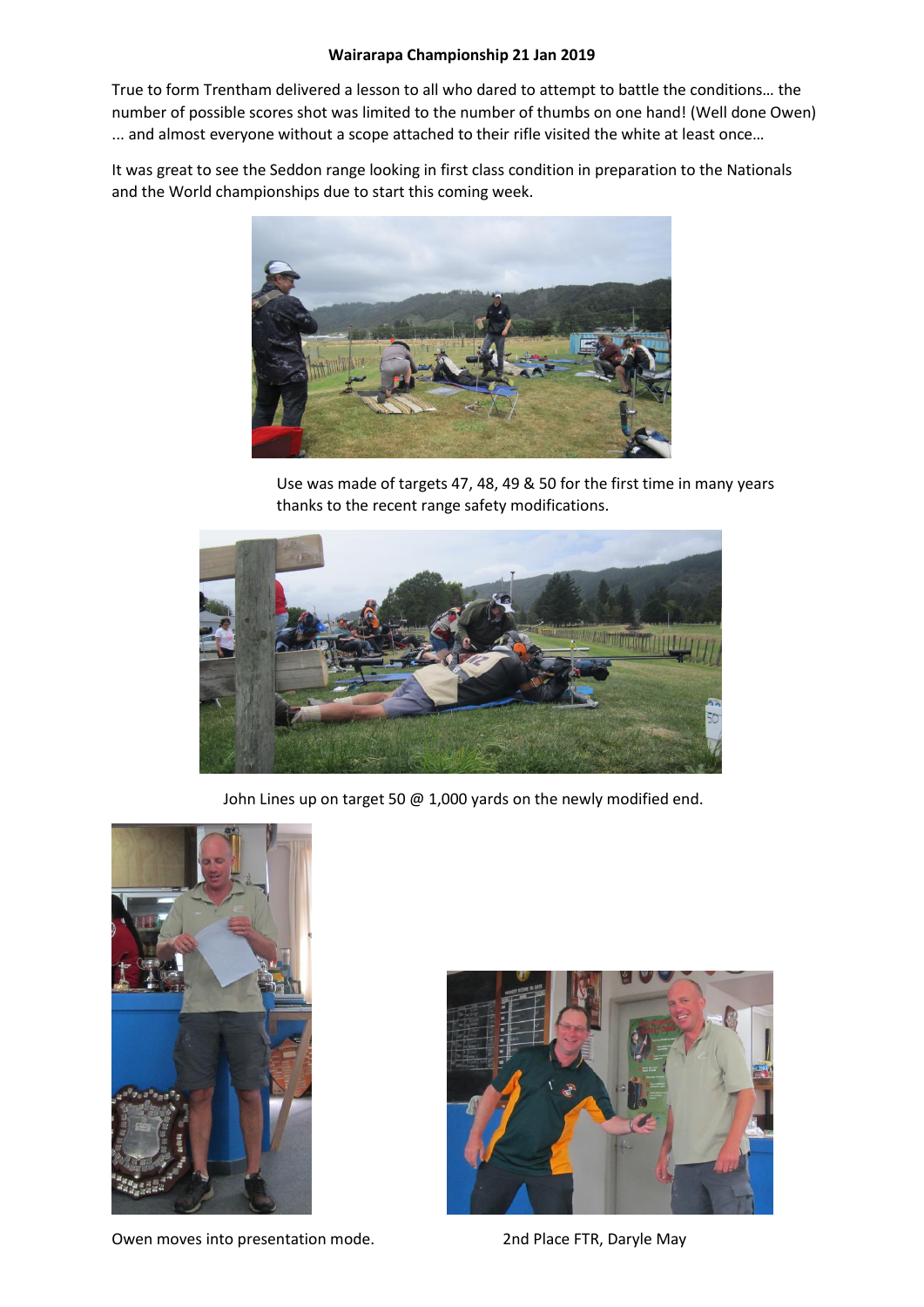

1st Place FTR Semih Dikmenli

2nd Place F Open, Ian Hughes who had to depart early



1st Place F Open, Frank Duckett





Tony Gore, 3rd Place C Grade 2nd Place C Grade Bernie Laracy (absent)



1<sup>st</sup> Place C Grade, BJ Martin (winner of the Rivers Cup... missing so check your Trophy Cupboard)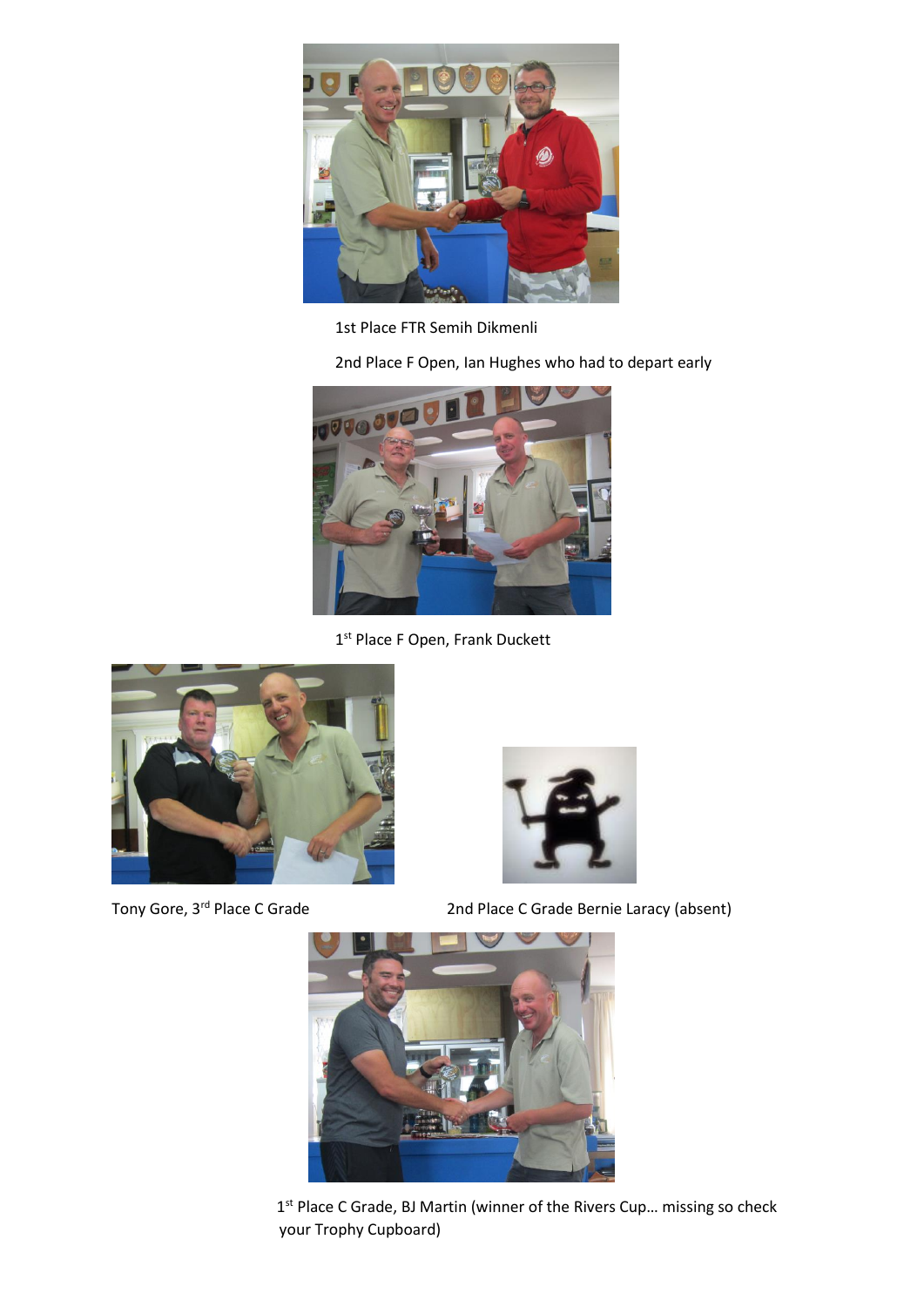

3rd Place B Grade, Kiriahi McKee



2nd Place C Grade, John Deane



1<sup>st</sup> Place B Grade, Callum Beardslee (Receives the Bidwell Shield)



3 rd Place, A Grade John McLaren

2<sup>nd</sup> Place A Grade Andre' Doyle (Bouzaid Memorial Tray)...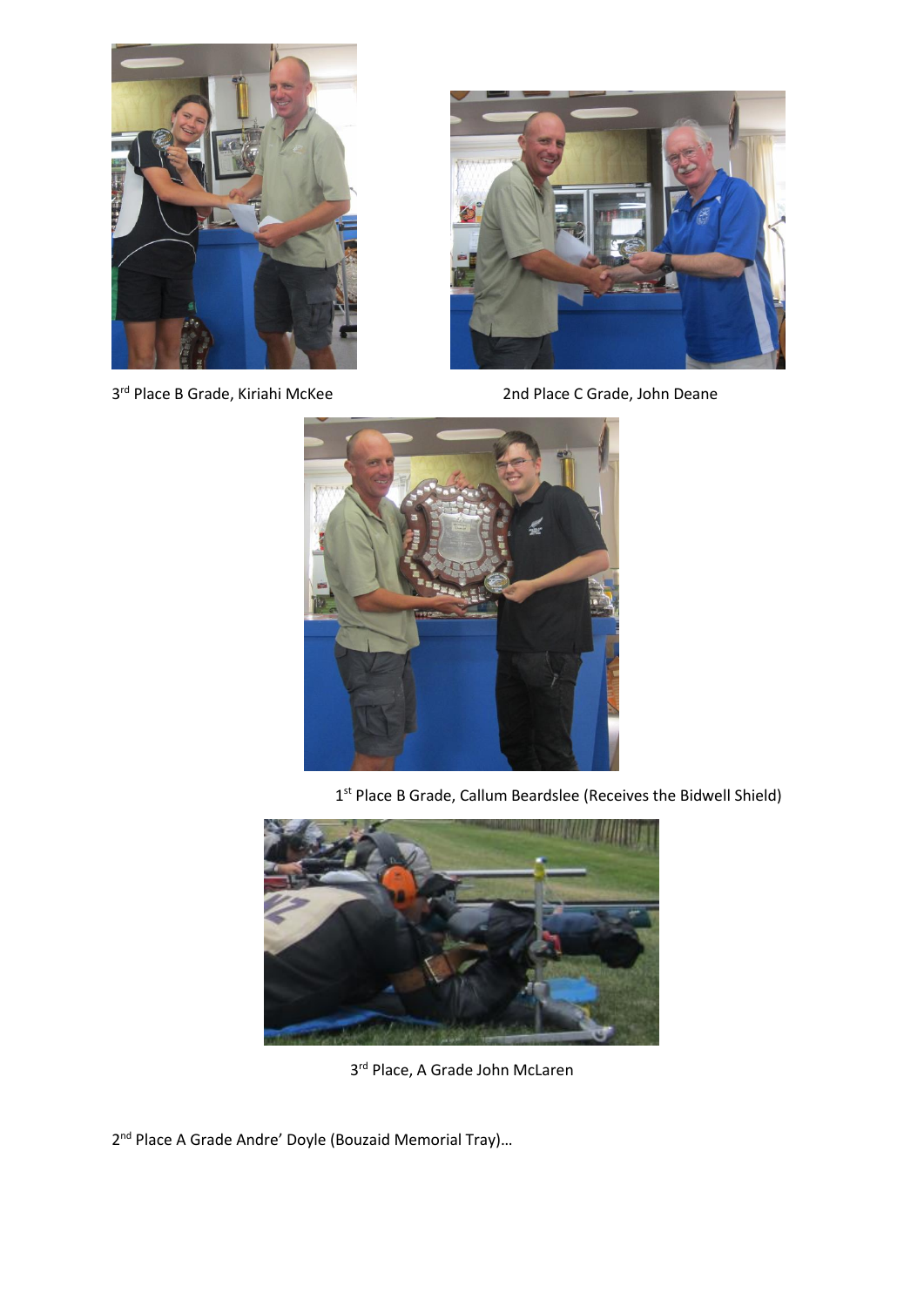

1<sup>st</sup> Place, Vic McMurdo (Receives the Bidwell Belt)

## Aggregates:

A Grade 800/1000 - Maunsell Cup - Andre Doyle 94.08 B Grade 800/1000 – Buchanan Cup - John Dene 93.03 C Grade 800/1000 – WRA Cup – BJ Martin 97.09 Nix Memorial Tray – Open Longest Range – BJ Martin 48.03 Athol Rhodes Memorial – Spring / Champs Aggregate – Andre' Doyle Alfredton Bowl 3 year aggregate – Vic McMurdo

| <b>Surname</b>   | <b>Initials</b>  | Club             | Grade | 800yds | 900yds | 1000yds | Agg    |
|------------------|------------------|------------------|-------|--------|--------|---------|--------|
| <b>McMurdo</b>   | Vic              | <b>Trentham</b>  | A     | 47.00  | 45.03  | 46.03   | 138.06 |
| <b>Doyle</b>     | Andre            | Petone           | A     | 49.06  | 43.01  | 45.02   | 137.09 |
| <b>McLaren</b>   | John             | <b>Masterton</b> | A     | 46.03  | 43.02  | 47.01   | 136.06 |
| Owens            | Rags             | Trentham         | A     | 49.06  | 44.01  | 42.01   | 135.08 |
| <b>Goldsmith</b> | Casey            | <b>Trentham</b>  | A     | 45.03  | 49.05  | 40.00   | 134.08 |
| Whiteman         | Owen             | <b>Masterton</b> | A     | 50.04  | 43.01  | 40.01   | 133.06 |
| <b>Hatcher</b>   | Amy              | <b>Trentham</b>  | A     | 47.04  | 43.01  | 43.00   | 133.05 |
| <b>McMurdo</b>   | Jared            | Petone           | A     | 47.01  | 41.00  | 45.01   | 133.02 |
| <b>Bolland</b>   | Graeme           | <b>Masterton</b> | A     | 47.03  | 42.01  | 42.02   | 131.06 |
| <b>Kershaw</b>   | <b>Chris</b>     | <b>Trentham</b>  | A     | 44.06  | 44.02  | 41.02   | 129.10 |
| Win              | <b>Kevin</b>     | <b>Trentham</b>  | A     | 44.01  | 42.00  | 39.01   | 125.02 |
| <b>Flangan</b>   | <b>Charlotte</b> | Karori           | A     | 41.01  | 43.01  | 40.01   | 124.03 |

The scores…